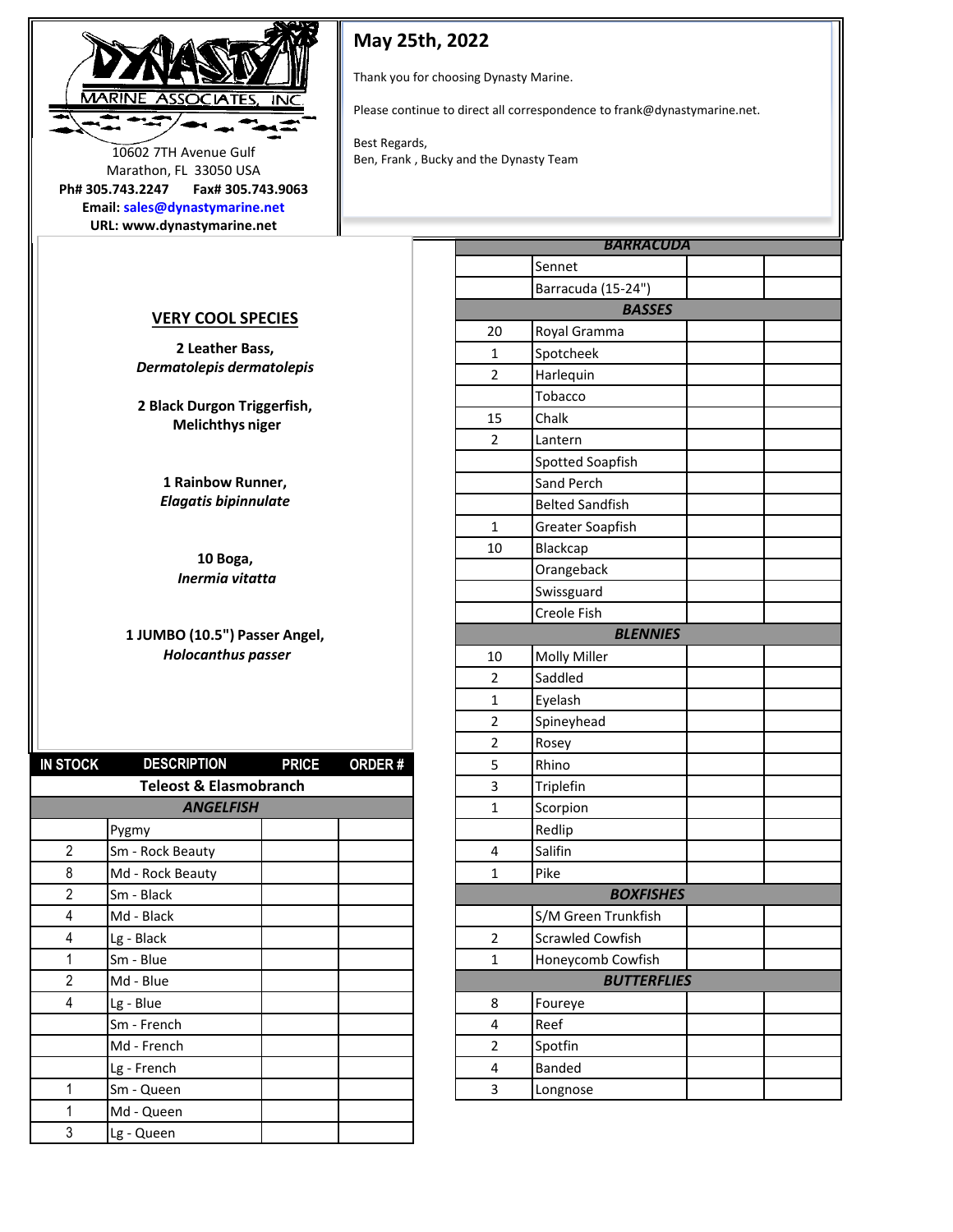|                | <b>CARDINAL FISH</b>   |  |                | <b>GOBIES</b> (cont                 |
|----------------|------------------------|--|----------------|-------------------------------------|
| 25             | <b>Flame Cardinal</b>  |  |                | Saddle Stargazer                    |
|                | <b>Barred Cardinal</b> |  | 15             | Peppermint                          |
|                | Two-Spot Cardinal      |  |                | Sharknose                           |
|                | Asst. Cardinals        |  |                | Yellowline                          |
|                | <b>DAMSELFISH</b>      |  |                | Orange Spotted                      |
| $\overline{2}$ | <b>Bicolor</b>         |  |                | White-Eye                           |
| 4              | Beaugregory            |  |                | Banner                              |
| 2              | Cocoa                  |  |                | Seminole                            |
| 2              | Dusky/Scarletback      |  |                | Blue                                |
| 4              | Orange/Threespot       |  |                | Spottfin                            |
| 5              | <b>Green Chromis</b>   |  |                | <b>GOATFISH</b>                     |
| 35             | <b>Blue Chromis</b>    |  | 4              | Spotted Goatfish                    |
|                | Jewel                  |  | 4              | Yellow                              |
|                | Purple                 |  |                | <b>GROUPER (Season is open fron</b> |
|                | Sunshine               |  | 1              | Graysby                             |
|                | Lightning              |  |                | Rockhind                            |
| 4              | S/M Sgt Major          |  |                | Redhind                             |
| $\overline{2}$ | M/L Sgt Major          |  | $\mathbf 1$    | Coney                               |
|                | <b>DRUMS</b>           |  |                | Lg Red (20" +)                      |
| 10             | High-Hat               |  |                | Black (24" +)                       |
|                | Jack Knife Fish        |  |                | <b>GRUNTS</b>                       |
|                | Md/Lg Spotted Drum     |  | 5              | White                               |
|                | <b>EELS</b>            |  | 20             | Cottonwick                          |
| 1              | Chainlink              |  | 10             | French                              |
| $\overline{2}$ | Viper Moray            |  | 10             | Smallmouth                          |
|                | Goldentail             |  | 10             | Tomtate                             |
|                | Purplemouth            |  | 5              | Bluestripe                          |
|                | Spotted Moray          |  |                | Caesar                              |
|                | Garden Eel             |  | 5              | Sm - Porkfish (1.5-3")              |
|                | Garden Eel, 12 lot     |  | 25             | M & L - Porkfish (3-8")             |
|                | Sm Green Moray         |  | 10             | <b>Striped Grunt</b>                |
|                | Md Green Moray         |  |                | Sailor's Choice                     |
| $\overline{2}$ | Lg Green Moray         |  |                | Sm/Md Spanish                       |
|                | <b>FILEFISH</b>        |  | $\overline{2}$ | Lg Spanish                          |
|                | Slender                |  |                | <b>Black Margate</b>                |
|                | Fringed                |  |                | <b>HAMLETS</b>                      |
| $\mathbf{1}$   | Orange Spotted         |  | $\mathbf{1}$   | <b>Butter</b>                       |
|                | Planehead              |  | $\overline{2}$ | <b>Barred</b>                       |
|                | Unicorn                |  |                | Blue                                |
|                | Orange                 |  |                | <b>Black</b>                        |
| $\mathbf{1}$   | Scrawled               |  |                | Copper                              |
|                | White Spotted          |  |                | Indigo                              |
|                | <b>GOBIES</b>          |  |                | Yellowtail                          |
| 20             | Masked                 |  |                | Shy                                 |
|                | Crested                |  |                | <b>Mutton Hamlet</b>                |
| $\overline{2}$ | <b>Bridled</b>         |  |                | <b>HOGFISH</b>                      |
| $\overline{2}$ | Tiger                  |  | 2              | S/M - Spanish Hogfish               |
| 20             | Neon                   |  | $\overline{2}$ | M/L - Spanish Hogfish               |
|                | Goldspot               |  |                | S/M - Cuban Hogfish                 |
| $\overline{2}$ | Rusty                  |  |                | M/L - Cuban Hogfish                 |
| 3              | Dash                   |  |                | Rooster Hogfish                     |

| <b>GOBIES</b> (cont'd) |                                                      |  |  |  |  |
|------------------------|------------------------------------------------------|--|--|--|--|
|                        | Saddle Stargazer                                     |  |  |  |  |
| 15                     | Peppermint                                           |  |  |  |  |
|                        | Sharknose                                            |  |  |  |  |
|                        | Yellowline                                           |  |  |  |  |
|                        | Orange Spotted                                       |  |  |  |  |
|                        | White-Eye                                            |  |  |  |  |
|                        | <b>Banner</b>                                        |  |  |  |  |
|                        | Seminole                                             |  |  |  |  |
|                        | Blue                                                 |  |  |  |  |
|                        | Spottfin                                             |  |  |  |  |
|                        | <b>GOATFISH</b>                                      |  |  |  |  |
| 4                      | <b>Spotted Goatfish</b>                              |  |  |  |  |
| 4                      | Yellow                                               |  |  |  |  |
|                        | <b>GROUPER (Season is open from May to December)</b> |  |  |  |  |
| 1                      | Graysby                                              |  |  |  |  |
|                        | Rockhind                                             |  |  |  |  |
|                        | Redhind                                              |  |  |  |  |
| $\mathbf{1}$           | Coney                                                |  |  |  |  |
|                        | Lg Red (20" +)                                       |  |  |  |  |
|                        | Black (24" +)                                        |  |  |  |  |
|                        | <b>GRUNTS</b>                                        |  |  |  |  |
| 5                      | White                                                |  |  |  |  |
| 20                     | Cottonwick                                           |  |  |  |  |
| 10                     | French                                               |  |  |  |  |
| 10                     | Smallmouth                                           |  |  |  |  |
| 10                     | Tomtate                                              |  |  |  |  |
| 5                      | Bluestripe                                           |  |  |  |  |
| 5                      | Caesar<br>Sm - Porkfish (1.5-3")                     |  |  |  |  |
| 25                     | M & L - Porkfish (3-8")                              |  |  |  |  |
| 10                     | <b>Striped Grunt</b>                                 |  |  |  |  |
|                        | Sailor's Choice                                      |  |  |  |  |
|                        | Sm/Md Spanish                                        |  |  |  |  |
| $\overline{2}$         | Lg Spanish                                           |  |  |  |  |
|                        | <b>Black Margate</b>                                 |  |  |  |  |
|                        | <b>HAMLETS</b>                                       |  |  |  |  |
| 1                      | <b>Butter</b>                                        |  |  |  |  |
| $\overline{2}$         | <b>Barred</b>                                        |  |  |  |  |
|                        | Blue                                                 |  |  |  |  |
|                        | <b>Black</b>                                         |  |  |  |  |
|                        | Copper                                               |  |  |  |  |
|                        | Indigo                                               |  |  |  |  |
|                        | Yellowtail                                           |  |  |  |  |
|                        | Shy                                                  |  |  |  |  |
|                        | <b>Mutton Hamlet</b>                                 |  |  |  |  |
|                        | <b>HOGFISH</b>                                       |  |  |  |  |
| 2                      | S/M - Spanish Hogfish                                |  |  |  |  |
| 2                      | M/L - Spanish Hogfish                                |  |  |  |  |
|                        | S/M - Cuban Hogfish                                  |  |  |  |  |
|                        | M/L - Cuban Hogfish                                  |  |  |  |  |
|                        | Rooster Hogfish                                      |  |  |  |  |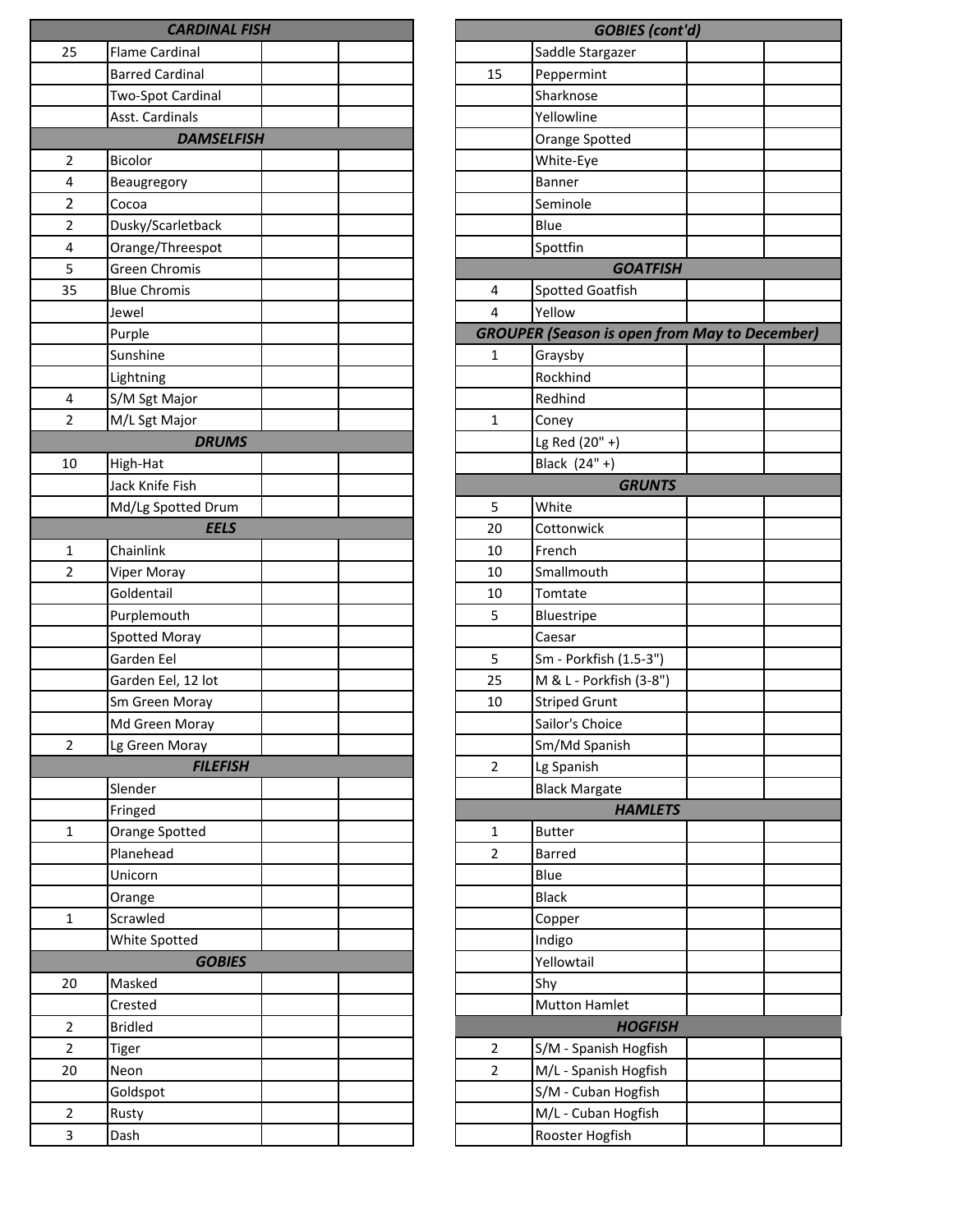|                | <b>JACKS</b>            |                | <b>SEAHORS</b>                          |
|----------------|-------------------------|----------------|-----------------------------------------|
|                | <b>Atlantic Bumper</b>  |                | Asst. Pipefish                          |
|                | Bar Jack                |                | Pygmy Seahorse                          |
|                | Jack Crevalle           |                | Giant Seahorse                          |
|                | <b>Blue Runner</b>      |                | <b>SHARKS - For full list,</b>          |
| 50             | Lookdown - Quarantined  |                | Bonnethead pup                          |
|                | Yellow Jack             |                | Bonnethead                              |
|                | Horse-Eye Jack          |                | Blacknose                               |
|                | <b>JAWFISH</b>          |                | <b>SNA</b>                              |
| 10             | Pearly Yellowheaded     | 10             | Lane                                    |
|                | Dusky                   |                | Grey                                    |
| 12             | Yellowheaded            | 5              | Yellowtail                              |
| 1              | <b>Banded</b>           |                | Vermillion                              |
| 1              | Mottled                 |                | Schoolmaster                            |
|                | <b>PARROTFISH</b>       |                | Mahogany                                |
| $\overline{2}$ | Asst. Juveniles         |                | Mutton                                  |
|                | Bucktooth               |                | <b>SQUIRRELFISH</b>                     |
|                | Md - Striped            | 10             | Dusky                                   |
|                | Lg - Striped            |                | Reef                                    |
|                | Md - Princess           |                | Longspine                               |
|                | Lg - Princess           | $\mathbf{1}$   | Longjaw                                 |
| $\mathbf{1}$   | Redband                 |                | S/M - Blackbar                          |
| $\mathbf{1}$   | Redtail                 | 50             | M/L - Blackbar                          |
|                | Md-Rainbow              |                | Glasseye Snappe                         |
| 6              | Lg - Rainbow            |                | <b>STING RAYS</b>                       |
| 1              | Md - Stoplight          | 10             | Yellow                                  |
| $\mathbf{1}$   | Lg - F Stoplight        |                | Cownose (Captiv                         |
|                | Md - Queen              |                | Cownose - Quara                         |
|                | Lg - Queen              |                | Atlantic                                |
| $\overline{2}$ | Md - Blue               |                | S Southern (Capt                        |
| 3              | Lg - Blue               |                | Southern (12-18'                        |
| $\overline{2}$ | Md - Midnight           |                | Guitarfish pups (                       |
| 1              | Lg - Midnight           |                | Guitarfish                              |
|                | <b>PUFFERFISH</b>       |                | <b>SURG</b>                             |
| 5              | Sharpnose               | $\overline{2}$ | S - Doctorfish (1.                      |
| 2              | Bandtail                |                | M & L - Doctorfis                       |
| 3              | <b>Striped Burrfish</b> | 4              | S - Ocean Surgeon                       |
| $\mathbf{1}$   | S/M - Balloonfish       |                |                                         |
| $\overline{2}$ | M/L - Balloonfish       | 5              | M & L - Ocean Surgeo                    |
|                | Checkered               | 5              | S - Blue Tang (1.5<br>M & L - Blue Tang |
|                | Web Burrfish            |                | <b>TRIG</b>                             |
|                | <b>Bridled Burrfish</b> |                | Sargassum Trigge                        |
|                |                         | $\overline{2}$ | M/L - Black Durg                        |
|                | Lg - Porcupine          |                |                                         |
|                | XL - Porcupine          |                | <b>Grey Trigger</b>                     |
|                | Lg - Spotted Burrfish   |                | Queen Trigger                           |
|                | XL - Spotted Burrfish   |                |                                         |
|                | <b>SCORPION FISH</b>    | 10             | Asst. Juveniles                         |
| 3              | Reef Scorpionfish       | 10             | Bluehead                                |
| $\overline{2}$ | S/M - Lionfish          | 4              | Clown                                   |
| 4              | M/L - Lionfish          | 4              | <b>Slippery Dick</b>                    |
| 6              | XL - Lionfish           | 6              | Yellowhead                              |
|                | Spotted Scorpion        | $\mathbf{1}$   | Green Razor                             |

|    | <b>SEAHORSES/PIPEFISH</b>                                      |  |
|----|----------------------------------------------------------------|--|
|    | Asst. Pipefish                                                 |  |
|    | <b>Pygmy Seahorse</b>                                          |  |
|    | <b>Giant Seahorse</b>                                          |  |
|    | <b>SHARKS</b> - For full list, please refer to 2022 price list |  |
|    | Bonnethead pup                                                 |  |
|    | Bonnethead                                                     |  |
|    | <b>Blacknose</b>                                               |  |
|    | <b>SNAPPERS</b>                                                |  |
| 10 | Lane                                                           |  |
|    | Grey                                                           |  |
| 5  | Yellowtail                                                     |  |
|    | Vermillion                                                     |  |
|    |                                                                |  |
|    | Schoolmaster                                                   |  |
|    | Mahogany                                                       |  |
|    | Mutton                                                         |  |
|    | <b>SQUIRRELFISH &amp; SOLDIER FISH</b>                         |  |
| 10 | Dusky                                                          |  |
|    | Reef                                                           |  |
|    | Longspine                                                      |  |
| 1  | Longjaw                                                        |  |
|    | S/M - Blackbar                                                 |  |
| 50 | M/L - Blackbar                                                 |  |
|    | Glasseye Snapper                                               |  |
|    | <b>STING RAYS &amp; GUITARFISH</b>                             |  |
| 10 | Yellow                                                         |  |
|    | Cownose (Captive born)                                         |  |
|    | Cownose - Quarantined                                          |  |
|    | Atlantic                                                       |  |
|    | S Southern (Captive born                                       |  |
|    | Southern (12-18")                                              |  |
|    | Guitarfish pups (Captive)                                      |  |
|    | Guitarfish                                                     |  |
|    | <b>SURGEONFISH</b>                                             |  |
| 2  | S - Doctorfish (1.5-3")                                        |  |
|    |                                                                |  |
|    | M & L - Doctorfish (3-8")                                      |  |
| 4  | S - Ocean Surgeon (1.5-3")                                     |  |
|    | M & L - Ocean Surgeon (3-8")                                   |  |
| 5  | S - Blue Tang (1.5-3")                                         |  |
| 5  | M & L - Blue Tang (3-8")                                       |  |
|    | <b>TRIGGERFISH</b>                                             |  |
|    | Sargassum Trigger                                              |  |
| 2  | M/L - Black Durgeon                                            |  |
|    | <b>Grey Trigger</b>                                            |  |
|    | Queen Trigger                                                  |  |
|    |                                                                |  |
| 10 | Asst. Juveniles                                                |  |
| 10 | <b>Bluehead</b>                                                |  |
| 4  | Clown                                                          |  |
| 4  | <b>Slippery Dick</b>                                           |  |
| 6  | Yellowhead                                                     |  |
| 1  | Green Razor                                                    |  |
|    |                                                                |  |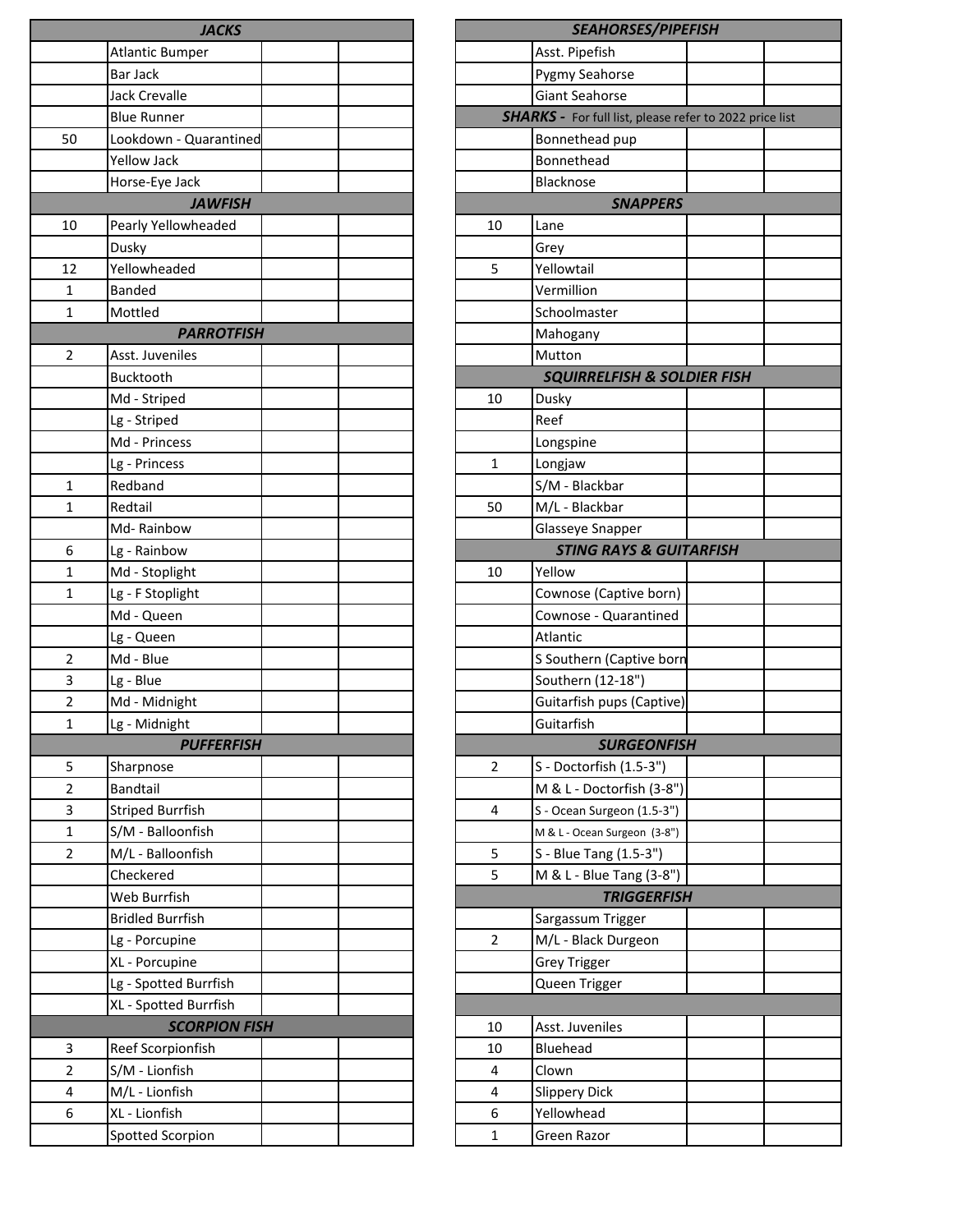|              | <b>WRASSE</b> (cont'd)            |  |                | <b>SEA OF CO</b>        |
|--------------|-----------------------------------|--|----------------|-------------------------|
|              | <b>Blackear</b>                   |  |                | Longnose Hawk           |
|              | Rainbow                           |  | 5              | Paddlefin Wrasse        |
| 10           | S/M - Creole                      |  |                | M Razor Surgeonfish     |
| 10           | M/L - Creole                      |  |                | Mexican Hogfish         |
|              | Lightning                         |  |                | <b>Barber Butterfly</b> |
| $\mathbf{1}$ | S/M - Puddingwife                 |  | 10             | Short Bigeye            |
|              | XL - Puddingwife                  |  |                | <b>Goldspot Moray</b>   |
|              | <b>MISCELLANEOUS FISH</b>         |  |                | Zebra Moray             |
| 1            | Redspotted Hawk                   |  | 2              | Sm - Cortez             |
|              | <b>Glassy Sweeper</b>             |  | 4              | Md - Cortez             |
| 15           | Spadefish                         |  | 4              | Lg - Cortez             |
|              | Md - Gulf Toadfish                |  | $\overline{2}$ | Sm - Passer             |
|              | Lg - Gulf Toadfish                |  | 12             | Md - Passer             |
|              | Bermuda Chub                      |  | 4              | Lg - Passer             |
|              | Needle Fish                       |  | $\overline{4}$ | <b>Black Puffer</b>     |
|              | White Mullet                      |  |                | Gold Puffer             |
|              | Sand Tilefish                     |  |                | <b>INVERTEBI</b>        |
|              | Sea Robin                         |  |                | <b>ANEMOI</b>           |
|              | Polka-dot Batfish                 |  |                | Curlique Anemone        |
|              | Trumpetfish                       |  | 20             | <b>Rock Anemone</b>     |
|              | Asst. Porgies                     |  | 15             | Condy Anemone           |
|              | Saucereye Porgies                 |  |                | Carpet Anemone          |
|              | S/M - Flounder                    |  |                | <b>CORALLIMORPHS</b>    |
|              | M/L - Flounder                    |  |                | Orange Ricordea         |
|              | <b>Flying Gunard</b>              |  | 20             | <b>Blue Ricordea</b>    |
|              | <b>SPECIALTY SPECIES</b>          |  | 30             | Green Ricordea          |
|              | <b>DEEPWATER COLLECTIONS</b>      |  | 5              | Warty Corallimorph      |
|              | <b>Tattler Bass</b>               |  |                | Mushroom Corallimo      |
|              | <b>Wrasse Bass</b>                |  |                | Cup Corallimorph        |
| 1            | Cave Bass                         |  |                | Sun Zoanthoid           |
| 4            | Candy Bass                        |  | 3              | Seamat Clump            |
| 4            | <b>Bluntnose Basslet</b>          |  |                | <i><b>CRAB</b></i>      |
|              | <b>Bank Butterfly</b>             |  | 500            | <b>Blue-Leg Hermit</b>  |
| 4            | S Red Barbier                     |  | 50             | Scarlet Reef Hermit     |
| 2            | <b>Bicolor Basslet</b>            |  | 25             | Red-Leg Hermit          |
| 2            | <b>Banded Basslet</b>             |  | 100            | Emerald                 |
| 4            | Martinique Bass                   |  |                | Fiddler                 |
| 3            | Spanish Flag                      |  | 5              | Sally Light Foot        |
|              | French Butterfly                  |  | 10             | Porcelain               |
|              | <b>SCHOOLING FISH (BAIT BALL)</b> |  | 10             | Arrow                   |
|              | <b>False Pilchard</b>             |  |                | Decorator Arrow         |
|              | Pilchard, 100 Lot                 |  | $\mathbf 1$    | Decorator Sponge        |
|              | Pilchard, 500 Lot                 |  |                | Calico                  |
|              | Pilchard, 1000 Lot                |  |                | Spider                  |
|              | <b>Threadfin Herring</b>          |  | 5              | Sm - Hermit             |
|              | Threadfin Herring, 100 lo         |  | 5              | Md - Hermit             |
|              | Threadfin Herring, 500 lo         |  | 4              | L - Hermit              |
|              | Round Scad                        |  | 2              | XL - Hermit             |
|              | Round Scad, 100 Lot               |  | 100            | Sm - Horseshoe          |
|              | Round Scad, 500 Lot               |  |                | Md - Horseshoe          |
|              | Goggle Eye                        |  | 25             | Lg/XL - Horseshoe       |
|              |                                   |  |                |                         |

| <b>SEA OF CORTEZ</b> |                                |  |  |  |  |
|----------------------|--------------------------------|--|--|--|--|
|                      | Longnose Hawk                  |  |  |  |  |
| 5                    | Paddlefin Wrasse               |  |  |  |  |
|                      | M Razor Surgeonfish            |  |  |  |  |
|                      | Mexican Hogfish                |  |  |  |  |
|                      | <b>Barber Butterfly</b>        |  |  |  |  |
| 10                   | Short Bigeye                   |  |  |  |  |
|                      | <b>Goldspot Moray</b>          |  |  |  |  |
|                      | Zebra Moray                    |  |  |  |  |
| 2                    | Sm - Cortez                    |  |  |  |  |
| 4                    | Md - Cortez                    |  |  |  |  |
| 4                    | Lg - Cortez                    |  |  |  |  |
| 2                    | Sm - Passer                    |  |  |  |  |
| 12                   | Md - Passer                    |  |  |  |  |
| 4                    | Lg - Passer                    |  |  |  |  |
| 4                    | <b>Black Puffer</b>            |  |  |  |  |
|                      | Gold Puffer                    |  |  |  |  |
|                      | <b>INVERTEBRATES</b>           |  |  |  |  |
|                      | <b>ANEMONES</b>                |  |  |  |  |
|                      | Curlique Anemone               |  |  |  |  |
| 20                   | Rock Anemone                   |  |  |  |  |
| 15                   | Condy Anemone                  |  |  |  |  |
|                      | Carpet Anemone                 |  |  |  |  |
|                      | <b>CORALLIMORPHS/ZOANTHIDS</b> |  |  |  |  |
|                      | Orange Ricordea                |  |  |  |  |
| 20                   | <b>Blue Ricordea</b>           |  |  |  |  |
| 30                   | Green Ricordea                 |  |  |  |  |
| 5                    | <b>Warty Corallimorph</b>      |  |  |  |  |
|                      | Mushroom Corallimorph          |  |  |  |  |
|                      | Cup Corallimorph               |  |  |  |  |
|                      | Sun Zoanthoid                  |  |  |  |  |
| 3                    | Seamat Clump                   |  |  |  |  |
|                      | <b>CRABS</b>                   |  |  |  |  |
| 500                  | <b>Blue-Leg Hermit</b>         |  |  |  |  |
| 50                   | Scarlet Reef Hermit            |  |  |  |  |
| 25                   | Red-Leg Hermit                 |  |  |  |  |
| 100                  | Emerald                        |  |  |  |  |
|                      | Fiddler                        |  |  |  |  |
| 5                    | Sally Light Foot               |  |  |  |  |
| 10                   | Porcelain                      |  |  |  |  |
| 10                   | Arrow                          |  |  |  |  |
|                      | Decorator Arrow                |  |  |  |  |
| 1                    | Decorator Sponge               |  |  |  |  |
|                      | Calico                         |  |  |  |  |
|                      | Spider                         |  |  |  |  |
| 5                    | Sm - Hermit                    |  |  |  |  |
| 5                    | Md - Hermit                    |  |  |  |  |
| 4                    | L - Hermit                     |  |  |  |  |
| 2                    | XL - Hermit                    |  |  |  |  |
| 100                  | Sm - Horseshoe                 |  |  |  |  |
|                      | Md - Horseshoe                 |  |  |  |  |
| 25                   | Lg/XL - Horseshoe              |  |  |  |  |
|                      |                                |  |  |  |  |